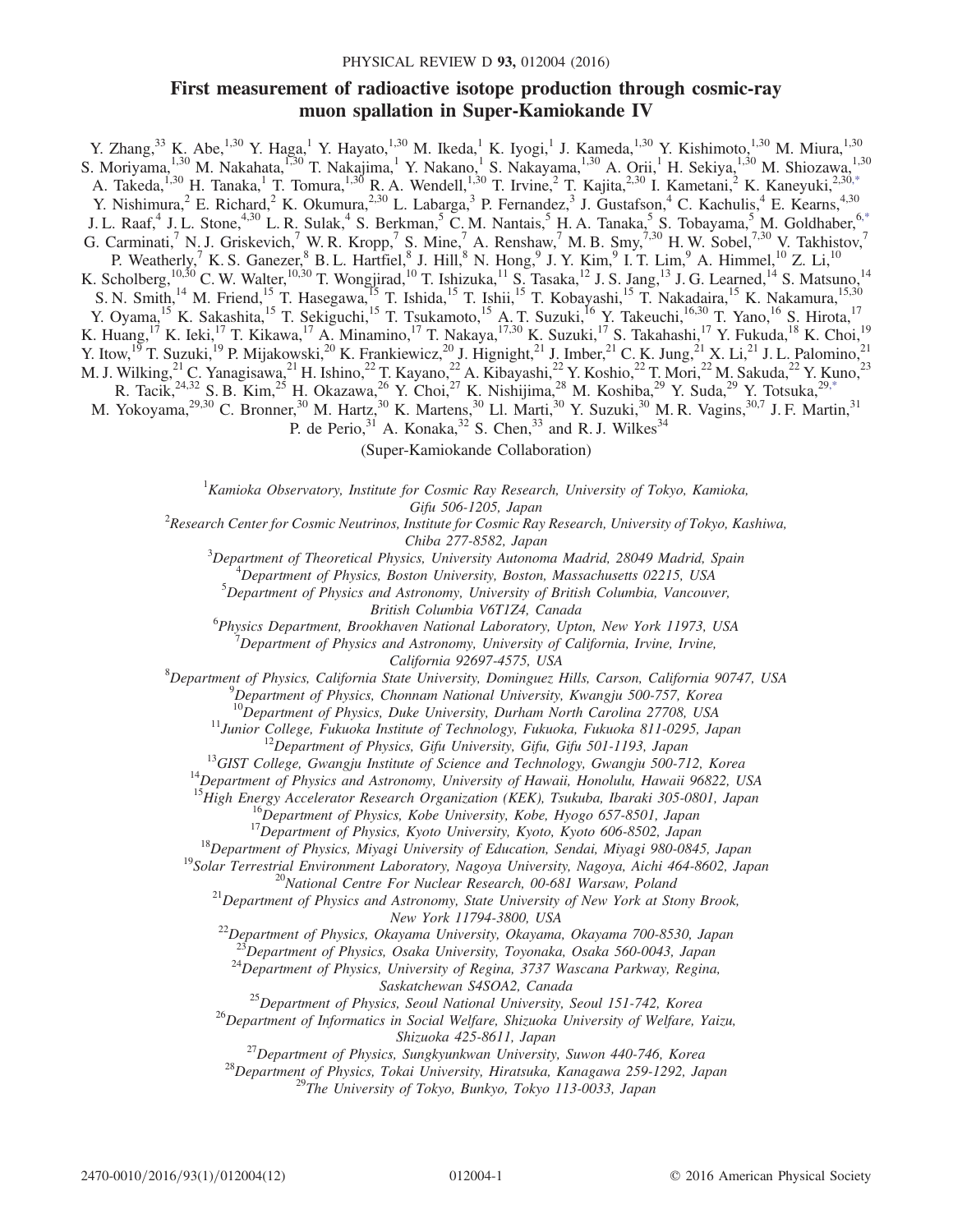$^{30}$ Kavli Institute for the Physics and Mathematics of the Universe (WPI), The University of Tokyo Institutes

for Advanced Study, University of Tokyo, Kashiwa, Chiba 277-8582, Japan<br><sup>31</sup>Department of Physics, University of Toronto, 60 St., Toronto, Ontario M5S1A7, Canada<br><sup>32</sup>TRIUMF, 4004 Wesbrook Mall, Vancouver, British Columbia

(Received 27 September 2015; published 15 January 2016)

Cosmic-ray-muon spallation-induced radioactive isotopes with  $\beta$  decays are one of the major backgrounds for solar, reactor, and supernova relic neutrino experiments. Unlike in scintillator, production yields for cosmogenic backgrounds in water have not been exclusively measured before, yet they are becoming more and more important in next generation neutrino experiments designed to search for rare signals. We have analyzed the low-energy trigger data collected at Super-Kamiokande IV in order to determine the production rates of <sup>12</sup>B, <sup>12</sup>N, <sup>16</sup>N, <sup>11</sup>Be, <sup>9</sup>Li, <sup>8</sup>He, <sup>9</sup>C, <sup>8</sup>Li, <sup>8</sup>B, and <sup>15</sup>C. These rates were extracted from fits to time differences between parent muons and subsequent daughter  $\beta$ 's by fixing the known isotope lifetimes. Since <sup>9</sup>Li can fake an inverse-beta-decay reaction chain via a  $\beta + n$  cascade decay, producing an irreducible background with detected energy up to a dozen MeV, a dedicated study is needed for evaluating its impact on future measurements; the application of a neutron tagging technique using correlated triggers was found to improve this <sup>9</sup>Li measurement. The measured yields were generally found to be comparable with theoretical calculations, except the cases of the isotopes  ${}^{8}Li/{}^{8}B$  and  ${}^{9}Li$ .

DOI: [10.1103/PhysRevD.93.012004](http://dx.doi.org/10.1103/PhysRevD.93.012004)

# I. INTRODUCTION

Cosmic-ray muon spallation induced radioactive isotopes with  $\beta$  decays are one of the major backgrounds for solar, reactor, and supernova relic neutrino experiments. Although the production yields for spallation backgrounds have been extensively measured in liquid scintillator experiments  $[1-3]$  $[1-3]$ , there has been a lack of measurements of these isotopes produced in water. In this case, it is understood that cosmic-ray muons and their subsequent showers interact with  $16$ O nuclei to produce isotopes, which usually have a lifetime up to tens of seconds and can undergo a cascade decay with  $\beta$  energy ranging from a few MeV to a dozen MeV. For neutrino interactions in this energy range, these events can form a background in planned next-generation water Cherenkov detectors [\[4](#page-11-1)–8], which are designed for detecting signals such as solar neutrino-electron elastic scattering or inverse beta decay (IBD;  $\bar{\nu}_e + p \rightarrow e^+ + n$ ) of antineutrinos from reactors or core-collapse supernovae.

Previous studies at Super-Kamiokande (SK)—where the cosmic-ray muon rate is around 2 Hz—developed cuts to remove the spallation backgrounds produced in water by using the event time offset and distance to the preceding muon as well as the muon's light production in relation to its path length [9–[12\].](#page-11-2) However, many long-lived isotopes still survived and affected the search for a low-energy upturn of the solar  ${}^{8}B$  neutrino spectrum as well as the hunt for evidence of supernova relic neutrinos (SRNs), also known as diffuse supernova neutrino background (DSNB), emitted from past core-collapse supernovae. Recently, theoretical progress has been made in the calculation of the production and properties of these backgrounds in water, shedding light on practical improvements in spallation background rejection [\[13](#page-11-3)–15]. Providing experimental data should help improve knowledge in this area.

In addition, certain spallation products in water are of particular interest for antineutrino detection, as decays from these isotopes can mimic the IBD signature. This affects the search for reactor neutrinos as well as for SRNs. The SRN search is particularly vulnerable to the spallation background since its expected signal event rate is quite low. We find that of the potential spallation isotopes only the decay of <sup>9</sup>Li can have a significant contribution through the  $\beta$ energy tail to the "golden" SRN search window of 9.5–29.5 MeV in positron kinetic energy, in which the contribution from both reactor neutrino and atmospheric neutrino backgrounds is relatively small. Theoretically, the <sup>9</sup>Li isotope is known to be not directly produced by the primary muon, but rather by the secondary  $\pi^-$  interacting with the <sup>16</sup>O nucleus:  $\pi^- + {}^{16}O \rightarrow \alpha + 2p + n + {}^{9}Li$ , where <sup>9</sup>Li has a lifetime of 0.26 s and decays into  $\beta + n$ with a probability of  $50.8\% \pm 0.9\%$  [\[16\].](#page-11-4) This feature can be exploited to separate the  ${}^{9}Li$  candidates from other isotope events and give a better measurement on the corresponding yield, if the delayed neutrons are tagged as was done in the SK-IV SRN search [\[17\].](#page-11-5)

In this article, the study of cosmogenic isotopes produced in SK-IV is described in detail. Section [II](#page-2-0) introduces the SK detector and performance. Section [III](#page-2-1) describes the definition and classification of cosmic-ray muons. Section [IV](#page-3-0) presents the measurement of production rates

<span id="page-1-0"></span>Deceased.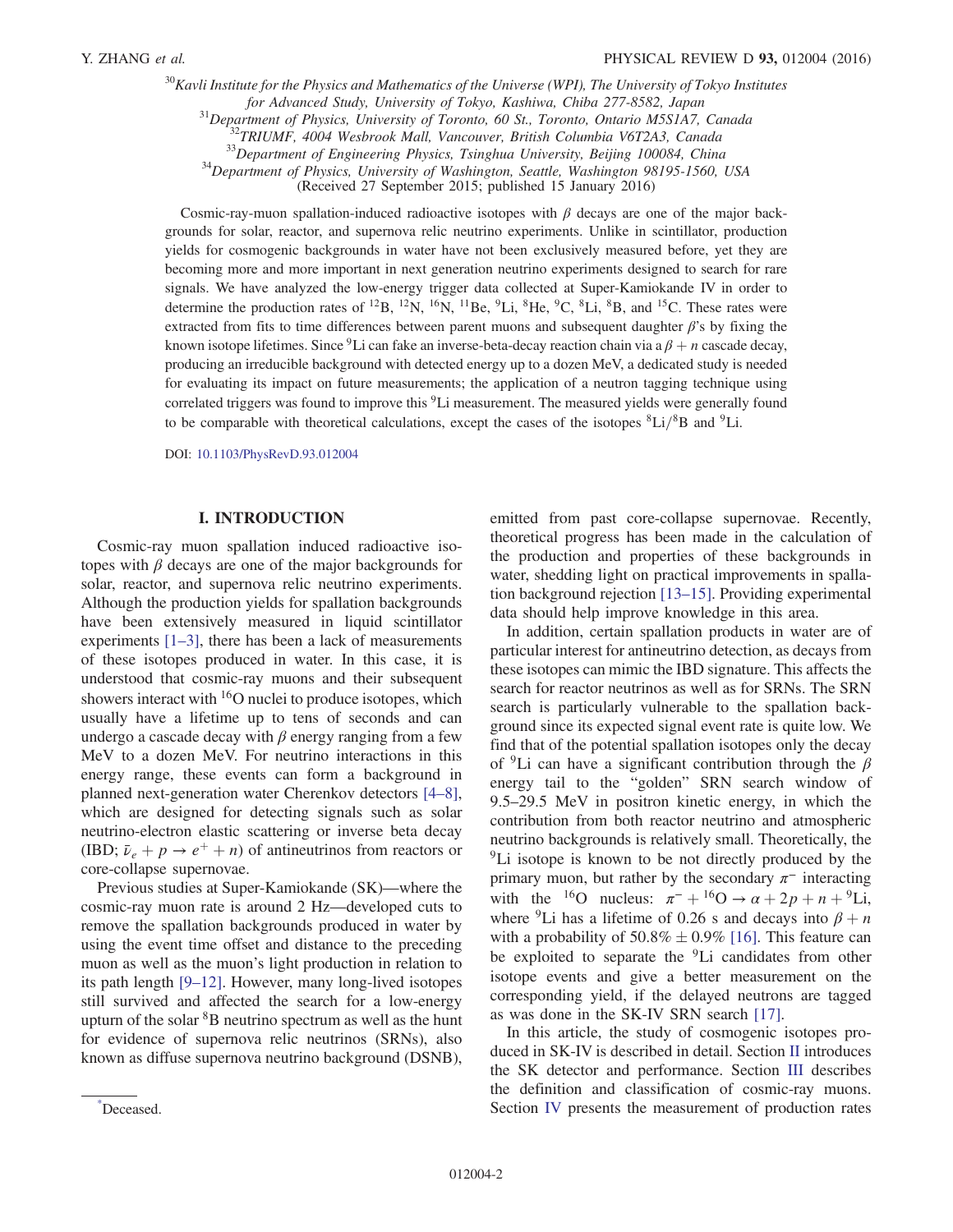# FIRST MEASUREMENT OF RADIOACTIVE ISOTOPE ... PHYSICAL REVIEW D 93, 012004 (2016)

of spallation isotopes from fits to the lifetime distributions. Section [V](#page-6-0) describes a modification of the neutron tagging and gives the improved measurement for <sup>9</sup>Li. Section [VI](#page-9-0) gives results and discussions, focusing on a comparison with the theoretical calculations and the impact on future experiments using the water Cherenkov technique. Section [VII](#page-10-0) contains a summary.

# II. EXPERIMENT

<span id="page-2-0"></span>The SK experiment, a cylindrical, 50-kton water Cherenkov detector with 2700 meter water equivalent overburden, consists of two volumes: an outer detector (OD) and an inner detector (ID) [\[18\]](#page-11-6). The OD is viewed by 1885 outward-pointing photomultiplier tubes (PMTs), which are used to tag charged particles originating from outside (or exiting) the ID. An OD trigger is issued when the number of OD PMT hits within 200 ns exceeds 22. The ID has a diameter of 33.8 m and a height of 36.2 m and is surrounded by 11,129 inward-pointing PMTs, which are used to detect the Cherenkov light from charged particles traveling in the ID.

At SK, low-energy events are triggered by the number of coincident ID PMT hits within 200 ns, in which an ID PMT hit is defined as one having a recorded charge over 0.25 photoelectrons. In the summer of 2008, a new electronics and online system was successfully installed to enhance the data-processing capability of SK [\[19\].](#page-11-7) The running period after that time is referred to as SK-IV, during which the trigger threshold for low-energy events was consequently lowered to 3.5 MeV. Physics analyses for solar neutrinos and other low energy phenomena are performed with this trigger. In addition, the new online system allowed the introduction of a correlated trigger scheme. Low-energy events with a threshold over 9.5 MeV (reduced to 7.5 MeV after the summer of 2011) were followed by a forced trigger  $500 \mu s$  long to record all the PMT hits, including those fired by the subtle 2.2 MeV  $\gamma$  emitted from a neutron capture on hydrogen  $(n + p \rightarrow d + \gamma)$ . Due to the readout configuration of the new online system, data for normal triggers were taken for 40  $\mu$ s ranging from  $-5$  to 35  $\mu$ s with respect to the time when the triggers were issued. Therefore, delayed 2.2 MeV  $\gamma$  signals can be searched for up to 535  $\mu$ s after the primary event time. This study used data collected from October 2008 to October 2014.

Reconstruction, energy, and position calibrations for low-energy events in SK are carefully performed as described in Ref. [\[11\]](#page-11-8). The vertex resolution is about 65 cm for a 7.5 MeV electron or positron (indistinguishable in SK) and improves as energy increases. The energy of an event is reconstructed from the number of detected Cherenkov photons. That number (approximately proportional to the energy of a charged particle) is estimated by the number of PMT hits within 50 ns and corrected for late hits, dark noise, bad PMTs, photocathode coverage, and

<span id="page-2-1"></span>water transparency. In this paper, the energy we use is the kinetic energy of the electron (positron).

# III. COSMIC RAY MUON DATA

The reconstruction of cosmic-ray muons is of critical importance in both tagging spallation backgrounds and selecting cosmic  $\mu$ -e decays. Muon candidates are required to have both an ID and an OD trigger. In addition, the number of photoelectrons (p.e.s) collected should be greater than 1000 (∼140 MeV) in the ID. In this study, we only analyzed muons within  $\pm 30$  seconds around the low-energy events. These muon candidates were reconstructed with a dedicated muon fitter. Details about the algorithm of the muon fitter can be found elsewhere [\[20,21\]](#page-11-9). The muon fitter categorized the cosmic ray muons into four classes

- (i) Single through-going muons: those with a track penetrating the ID.  $(84.1\% \pm 0.3\%)$  of all muons
- (ii) Multiple muons: events inconsistent with a single straight track in the ID are fit to several parallel tracks.  $(6.9\% \pm 0.2\%)$
- (iii) Stopping muons: those with a track that entered but did not leave the ID.  $(4.6\% \pm 0.2\%)$
- (iv) Corner-clipping muons: those with a track length shorter than 7 m inside the ID.  $(4.1\% \pm 0.1\%)$

The remaining 0.3% of the muon events were not identified by the muon fitting algorithm due to an insufficient number of PMT hits after the selection cuts. These events were referred to as nonfitted muons. In addition, we observed that 1.2% of the muons among the four classes had a poor quality of fit and were thus classified as poorly fitted muons. The nonfitted and poorly fitted muons were still used in the studies of the time distributions even though the transverse distance

<span id="page-2-2"></span>

FIG. 1. The path-length distributions for single through-going (solid), multiple (dashed), stopping (dotted), and corner-clipping (dot-dashed) muons, respectively.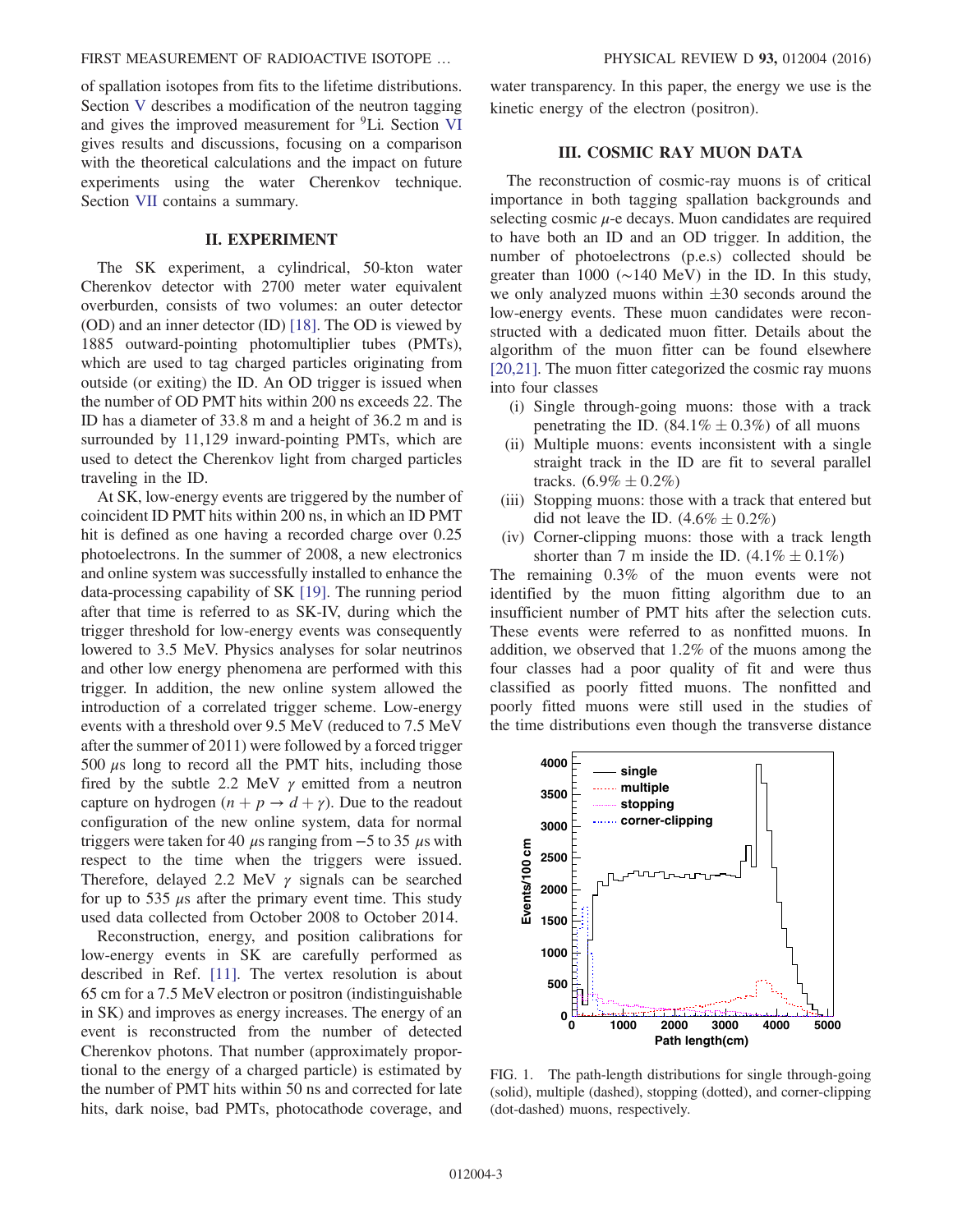cut defined in the following section could not be applied, since the entrance position for cosmic-ray muon was not determined by the muon fitter. Here, we only used the most probable track information for multiple muons in the analysis. Figure [1](#page-2-2) shows the path length distribution for each muon category. The distributions reflect the effects due to the geometry of the detector and the zenith angle distribution of the cosmic-ray muons. The peaks around 36 m are from muons traveling vertically downward through the detector. The muon rate  $R_u$  and the average path length for muons  $L_{\mu}$  were found to be  $R_{\mu}$  =  $2.00 \pm 0.01$  Hz and  $L_{\mu} = 2200 \pm 4$  cm, respectively.

# <span id="page-3-0"></span>IV. MEASUREMENT OF ISOTOPE RATES

The candidates for radioactive decays from spallation events were selected using cuts on both the temporal and spatial relationship between the low-energy events and the preceding muons. The live time of the data set used for this study is 1890 days. The time distribution of lowenergy events up to 30 s after each muon was used to extract the production rate of radioactive nuclei (in the spallation backgrounds). Table [I](#page-3-1) lists the possible radioactive isotopes induced by cosmic-ray muon spallation at SK [\[13,22,23\].](#page-11-3)

#### A. Data reduction

<span id="page-3-2"></span>The cuts for selecting the signal of spallation products from the low-energy events are described in this section.

#### 1. First reduction

We applied a first event reduction to remove nonphysical events using the following criteria [\[10,12\]](#page-11-10).

- (i) Events with a noise ratio greater than 0.55 were removed, where the noise ratio is defined as the fraction of PMT hits with charge lower than 0.5 photoelectrons compared to the total number of PMT hits.
- (ii) Events with a reconstructed position less than 2 m from the ID wall were removed.
- (iii) Events within 50  $\mu$ s of a preceding muon were rejected in order to remove cosmic  $\mu$ -e decays, as well as to eliminate events due to after pulsing of the PMTs.

Using a Geant 3.21-based Monte Carlo (MC) simulation package [\[24\]](#page-11-11), the efficiency for the dominant spallation products passing the first reduction cuts was estimated to be greater than  $99\% \pm 1\%$ .

#### 2. Energy

For this analysis, events were required to have a detected energy above 6 MeV since below this energy threshold nonspallation events dominate. The efficiency for spallation events passing the energy cut is assessed individually for each isotope using the corresponding  $\beta$  energy spectra. In this article, all the theoretical spectra for the isotopes were obtained from Ref. [\[23\]](#page-11-12). It should be noted that the

| Radioactive isotope | $\tau$ (s) | Decay mode      | $E_{\text{kin}}$ . (MeV) | Primary process                                           |
|---------------------|------------|-----------------|--------------------------|-----------------------------------------------------------|
| ${}^{11}Be$         | 19.9       | $\beta^-$       | 11.51                    | ${}^{16}O(n, \alpha + 2p)$ <sup>11</sup> Be               |
|                     |            | $\beta^-\gamma$ | $9.41 + 2.1(\gamma)$     |                                                           |
| 16 <sub>N</sub>     | 10.3       | $\beta^-$       | 10.44                    | ${}^{16}O(n,p){}^{16}N$                                   |
|                     |            | $\beta^-\gamma$ | $4.27 + 6.13(\gamma)$    |                                                           |
| ${}^{15}C$          | 3.53       | $\beta^-$       | 9.77                     | ${}^{16}O(n,2p){}^{15}C$                                  |
|                     |            | $\beta^-\gamma$ | $4.51 + 5.30(\gamma)$    |                                                           |
| ${}^{8}Li$          | 1.21       | $\beta^-$       | $\sim$ 13.0              | ${}^{16}O(\pi^-, \alpha + {}^{2}H + p + n){}^{8}Li$       |
| ${}^{8}B$           | 1.11       | $\beta^+$       | $\sim$ 13.9              | ${}^{16}O(\pi^+, \alpha + 2p + 2n)^8B$                    |
| ${}^{16}C$          | 1.08       | $\beta^-$ + n   | $\sim$ 4                 | ${}^{18}O(\pi^-, n+p){}^{16}C$                            |
| $^{9}Li$            | 0.26       | $\beta^-$       | 13.6                     | ${}^{16}O(\pi^-, \alpha + 2p + n){}^{9}Li$                |
|                     |            | $\beta^-$ + n   | $\sim10$                 |                                                           |
| ${}^{9}C$           | 0.18       | $\beta^+ + p$   | $3 - 15$                 | ${}^{16}O(n, \alpha + 4n){}^{9}C$                         |
| <sup>8</sup> He     | 0.17       | $\beta^-\gamma$ | $9.67 + 0.98(\gamma)$    | ${}^{16}O(\pi^-, {}^{3}H + 4p + n){}^{8}He$               |
|                     |            | $\beta^-$ + n   |                          |                                                           |
| $^{12}Be$           | 0.034      | $\beta^-$       | 11.71                    | $^{18}O(\pi^{-}, \alpha + p + n)^{12}Be$                  |
| $^{12}B$            | 0.029      | $\beta^-$       | 13.37                    | $^{16}O(n, \alpha + p)^{12}B$                             |
| $^{13}$ B           | 0.025      | $\beta^-$       | 13.44                    | ${}^{16}O(\pi^-, 2p+n){}^{13}B$                           |
| $^{14}B$            | 0.02       | $\beta^-\gamma$ | $14.55 + 6.09(\gamma)$   | $^{16}O(n,3p)^{14}B$                                      |
| $^{12}N$            | 0.016      | $\beta^+$       | 16.38                    | ${}^{16}O(\pi^+, 2p + 2n){}^{12}N$                        |
| $^{13}$ O           | 0.013      | $\beta^+ + p$   | $8 - 14$                 | ${}^{16}O(\mu^{-}, \mu^{-}+p+2n+\pi^{-})$ <sup>13</sup> O |
| $^{11}Li$           | 0.012      | $\beta^-$       | 20.62                    | ${}^{16}O(\pi^+, 5p + \pi^0 + \pi^+)$ <sup>11</sup> Li    |
|                     |            | $\beta^- + n$   | $\sim$ 16                |                                                           |

<span id="page-3-1"></span>TABLE I. Possible radioactive isotopes induced by cosmic-ray muon spallation at SK [\[13,22,23\].](#page-11-3) The fourth column lists the end point kinetic energy  $(E_{kin})$ . The fifth column lists the primary generation process of the radioactive isotopes.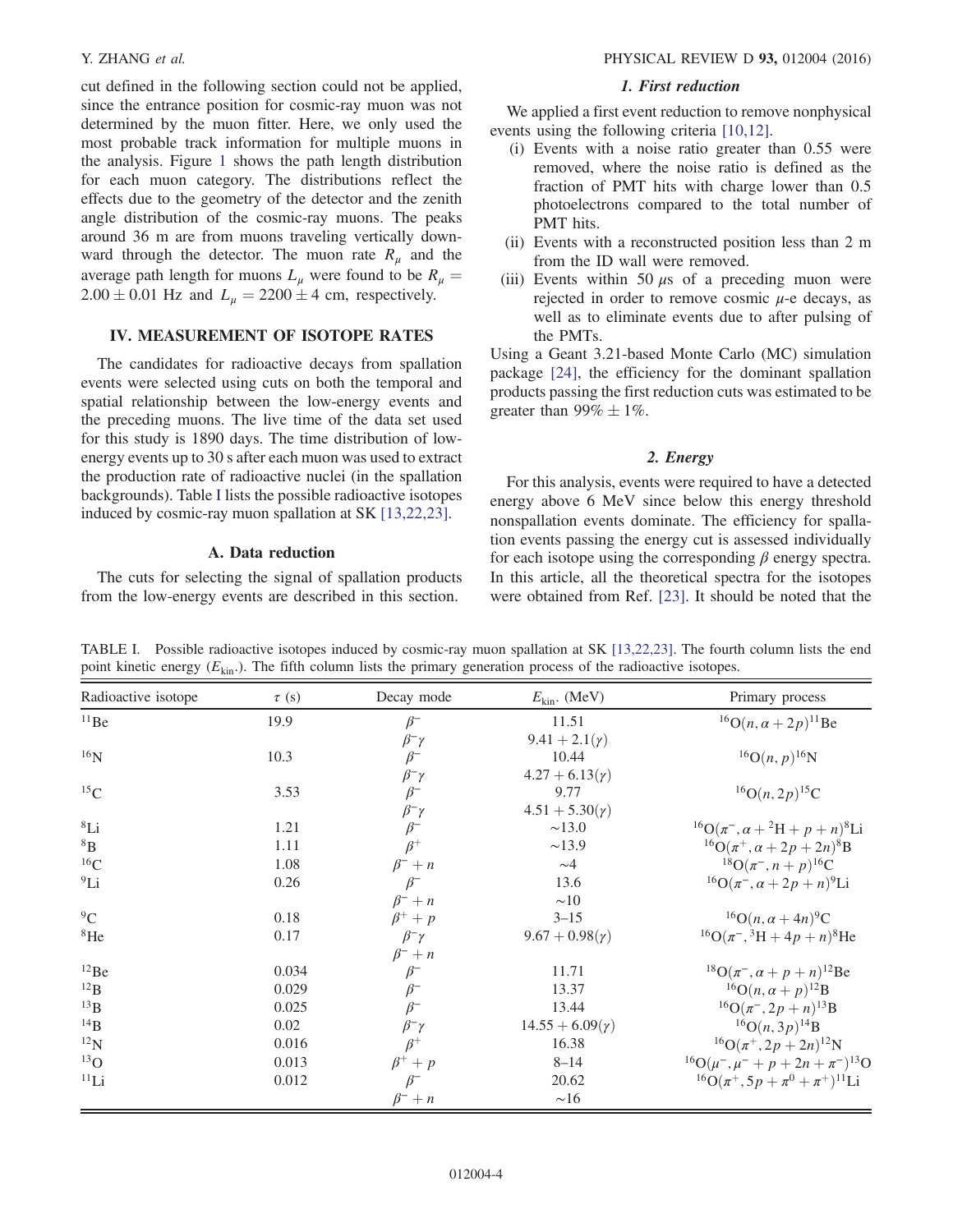<span id="page-4-0"></span>

FIG. 2. The normalized  $dt$  (left panel) and  $lt$  (right panel) distributions for the spallation signal events with single through-going muons (solid points), multiple muons (open squares), stopping muons (open triangles), and nonfitted muons (open circles), respectively. The  $dt$  and  $lt$  distributions for corner-clipping muons are flat and are therefore not shown. Since there is no muon tracking information for nonfitted muons, no corresponding *lt* distribution is shown. See text for more details.

detected energy might include energy from  $\gamma$ 's in addition to the expected  $\beta$  energy. This was taken into account in the simulation.

#### 3. Distance and time

In previous SK analyses, the transverse distance  $(lt)$ between a muon track and a low-energy event was used as a powerful cut to remove the spallation background. This cut was reinvestigated for spallation events. In this analysis, a correlated muon event was defined as a muon recorded less than 30 s prior to a low-energy event, while an uncorrelated muon event was defined as a muon recorded less than 30 s after a low-energy event. The muon along with the low-energy events corresponding to the correlated and uncorrelated muon classes comprise the spallation and nonspallation samples, respectively. The absolute time difference  $dt$  was calculated from the muon time and the low-energy-event time. Under these definitions, we statistically obtained the distributions for the spallation signal events from a subtraction of the nonspallation sample from that of the spallation sample. This helped us to have a better understanding to the mechanism of muon spallation.

Figure [2](#page-4-0) shows the subtracted distributions of  $dt$  and  $lt$ for all the muon categories except for the corner clipping muons. We normalized the distributions to unity in order to give a shape comparison. Since the isotopes produced by corner-clipping muons either were removed by data reduction or escaped from the ID, the  $dt$  and  $lt$  distributions for these muons were dominated by the nonspallation muons. The *dt* distributions are similar for each fitted muon class, and so we conclude that there is no correlation between the type of muon and the resulting spallation isotope. However, we observed that the *lt* distribution for multiple muons was broader than the others. This was understood to be due to the choice of evaluating lt from the most probable track out of several parallel muon tracks in each bundle. Consequently, a cut on  $lt$  had different impacts on the muons and should be studied carefully.

To reject nonspallation muons, we required that  $lt <$ 200 cm for all the muons except for the nonfitted and poorly fitted muons, which had no or no reliable muon track information as described in Sec. [III](#page-2-1). The efficiency of the  $lt$  cut for all the combined spallation muon categories was directly evaluated from the data. The total number of spallation signal events was obtained from the number of events in the spallation sample subtracted by that in the nonspallation sample. The fraction of spallation signal events surviving the  $lt$  cut gave the efficiency to be  $78.8\% \pm 0.6\%$ , where the error is statistical only. We investigated the systematics by applying different dt cuts and checked if these cuts could affect the contribution from the isotopes with different lifetimes. We found the relative variation was within 4.8%, which was assigned as the systematic uncertainty for the *lt* cut.

# B. Production rates

<span id="page-4-1"></span>We used the spallation sample to measure the production rates of the isotopes. Table [II](#page-5-0) lists the measured major radioactive isotopes induced by the spallation at SK with lifetimes varying from 0.016 s to 19.9 s (see Table [I](#page-3-1)).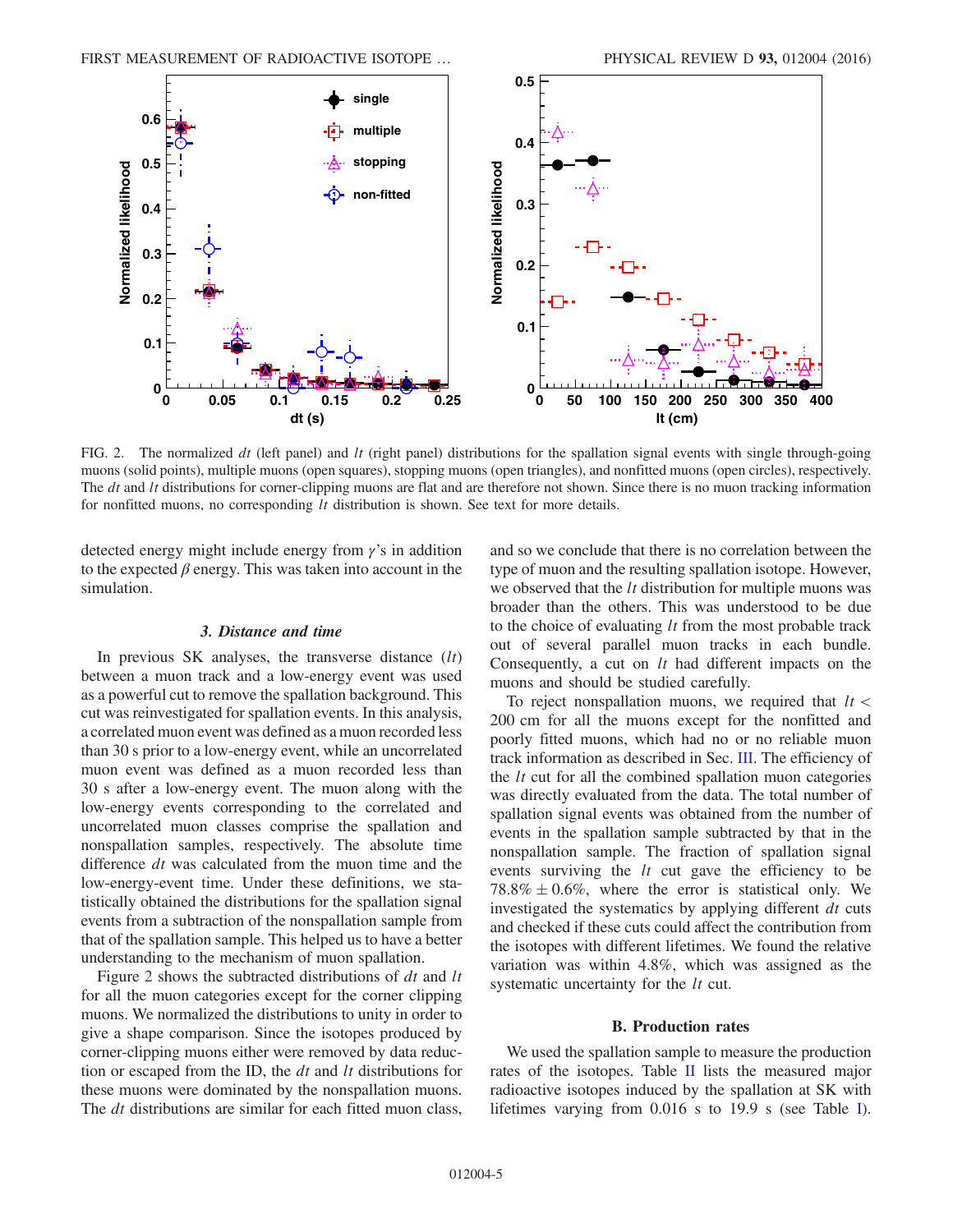<span id="page-5-0"></span>TABLE II. The measured production rates  $(R<sub>i</sub>)$  over the entire energy spectrum for spallation-induced radioactive isotopes using the fit in the full time range. The first column lists the names of radioactive isotopes, the second column lists the selection efficiency  $\epsilon_i$ , and the third column lists the production rates of radioactive isotopes from the fit. The first and second uncertainties in  $R_i$  represent the statistical and the systematic uncertainties, respectively. The systematic uncertainties include contributions from the data reduction and the maximum deviation of rates observed by changing the relative fraction of  ${}^{8}Li$  from 0 to 1. The fitted rates of  ${}^{8}$ He $/{}^{9}$ C,  ${}^{11}$ Be, and  ${}^{15}$ C are consistent with zero, so we set upper limits at 90% confidence level (C.L.).

| Radioactive isotope         | $\epsilon_i$ | $R_i$ (kton <sup>-1</sup> day <sup>-1</sup> ) |
|-----------------------------|--------------|-----------------------------------------------|
| $^{12}R$                    | 45.5%        | $19.8 \pm 0.1 \pm 1.0$                        |
| 12 <sub>N</sub>             | 56.2%        | $2.8 \pm 0.1 \pm 0.1$                         |
| 16 <sub>N</sub>             | $45.0\%$     | $39.7 \pm 3.3 \pm 2.8$                        |
| $^{11}Be$                   | 38.1%        | <16.9                                         |
| 91i                         | 39.2%        | $0.9 \pm 0.3 \pm 0.3$                         |
| ${}^{8}$ He/ <sup>9</sup> C | 22.2%, 50.2% | ${<}1.4$                                      |
| ${}^{8}Li/{}^{8}B$          | 42.8%, 51.3% | $8.3 \pm 0.3 \pm 0.3$                         |
| $^{15}$ C                   | 31.8%        | < 6.7                                         |

Fitting the time distributions using discrete time ranges simplified the procedure for extracting the initial production rates of the spallation isotopes.

# 1. Fitting formula

Assuming the initial amount of ith radioactive isotope as  $N_i$ , the *dt* spectrum can be described with the following function:

$$
F(t) = \sum_{i} \frac{N_i}{\tau_i} e^{-dt/\tau_i} + \text{const},\tag{1}
$$

where  $\tau_i$  is the lifetime of the *i*th radioactive isotope and const is the expected number of accidental events, which give a flat time distribution. We can obtain each  $N_i$  value by fitting the experimental  $dt$  spectrum with the function.

#### 2. Fits to subtime ranges

Since the lifetimes of the isotopes differ significantly, we can divide the full time range into four parts and obtain  $N_i$ 's which can then be used as initial values for the final fit to the full time range. The subtime ranges given below are arranged according to the fitting sequence.

- (i) Time range from 50  $\mu$ s to 0.1 s:  $i = {}^{12}B$  and  ${}^{12}N$ .
- (ii) Time range (6–30) s:  $i = {}^{16}N$  and  ${}^{11}Be$ .
- (iii) Time range (0.1–0.8) s:  $i = {}^{9}Li, {}^{8}He/{}^{9}C$  and  ${}^{8}Li/{}^{8}B$ by fixing the  $N_i$ 's of <sup>12</sup>B, <sup>12</sup>N, <sup>16</sup>N, and <sup>11</sup>Be obtained above. Since the  $N_i$  of <sup>8</sup>He could not be decoupled from that of  ${}^{9}C$  due to their similar lifetimes as shown in Table [I](#page-3-1), only the sum of both with an equal fraction was fitted. The same treatment was also applied to <sup>8</sup>Li and <sup>8</sup>B.
- (iv) Time range (0.8–6) s:  $i = N_i$ 's of <sup>15</sup>C and <sup>16</sup>N were obtained by fixing the  $N_i$  of  ${}^{8}$ Li/ ${}^{8}$ B obtained from the measurement in the range of 0.1–0.8 s.

# 3. Fit to full time range

After all the initial  $N_i$ 's of radioactive isotopes were obtained from the separated time distributions, they were used as inputs to a fit to the full time range, where the  $N_i$ 's

<span id="page-5-1"></span>

FIG. 3. Left panel: The fit result in the full time range with a  $\chi^2/\text{ndf} = 5167.7/4991$  using the low energy data above 6 MeV. The points represent the data. The lines denote the radioactive isotope contributions as obtained from the fit. The flat line represents the constant rate of the accidental events. Right panel: The fit residual (data-fit) as a function of time difference  $(dt)$ . The result is gaussian distributed around zero. For the purpose of display, bins are combined for equal bin width in log scale.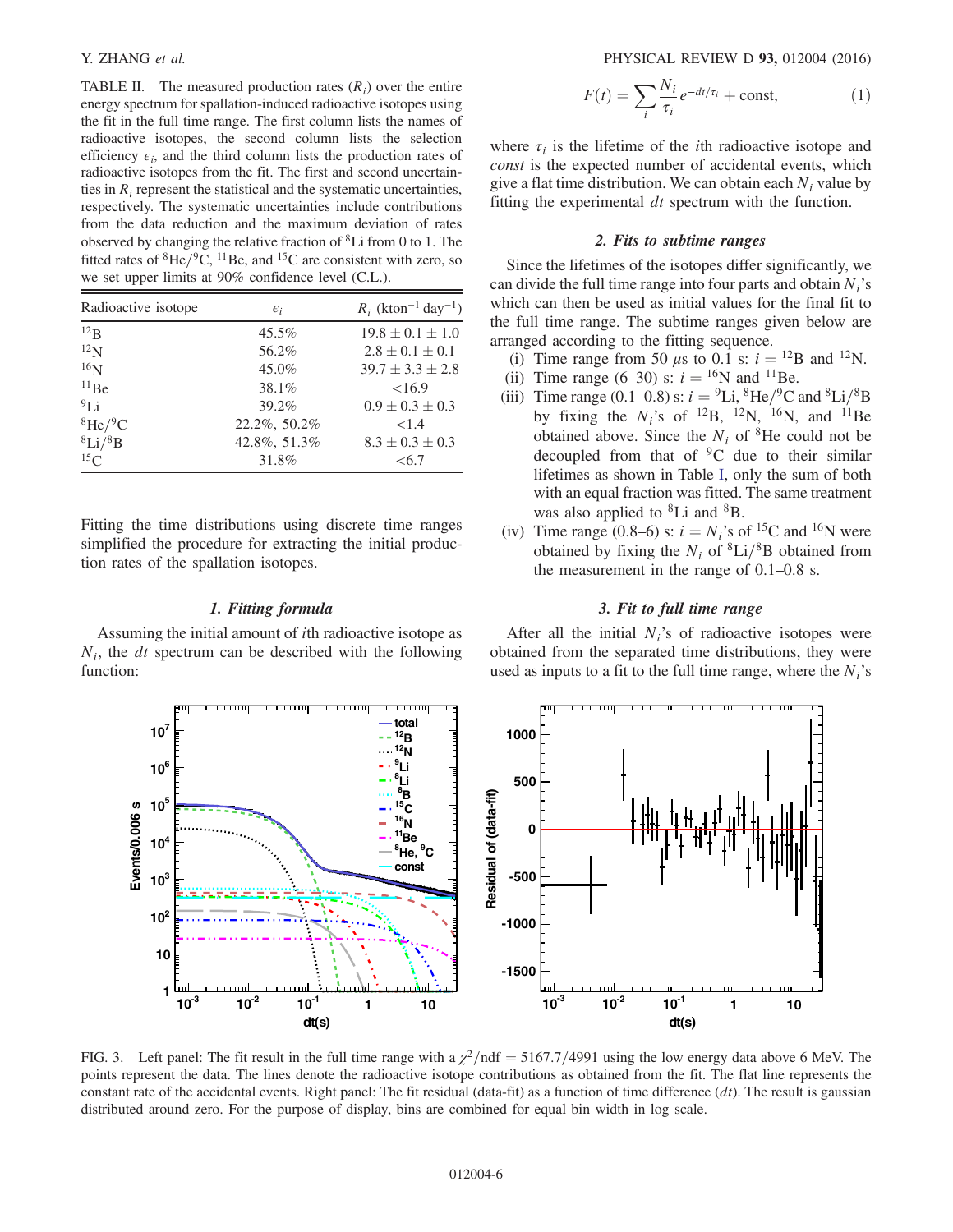# FIRST MEASUREMENT OF RADIOACTIVE ISOTOPE ... PHYSICAL REVIEW D 93, 012004 (2016)

of the isotopes were completely free. Figure [3](#page-5-1) shows the fit result with parameters for the nine isotopes and a parameter for the accidental background. The  $\chi^2$ /ndf was  $5, 167.7/4, 991$ , corresponding to a *p*-value of 4.0%. To further illustrate the fit quality, we also show the fit residual (data—fit) in Fig. [3](#page-5-1). The result is gaussian distributed around zero. The small p-value was due to the fact that some points have large statistical deviation as shown in Fig. [3](#page-5-1) (right panel).

#### 4. Production rates

With the fitted  $N_i$  for each isotope, the corresponding production rate  $R_i$  was calculated by

$$
R_i = \frac{N_i}{FV \cdot T \cdot \epsilon_i},\tag{2}
$$

where  $FV$  is the effective fiducial mass, which was 22.5 kton.  $\epsilon_i$  is the selection efficiency, including the contribution from the first reduction, energy cut, and *lt* cut, for the ith radioactive isotope. The first reduction efficiency varies by 0.5% across the fiducial volume, the energy cut by  $4\%$ , and the *lt* cut by  $5\%$ . The summary is listed in Table [II](#page-5-0).  $T$  is the live time. Table II lists the measured  $R_i$ 's of radioactive isotopes over the entire energy spectrum. The  $R_i$  of <sup>9</sup>Li was found to be strongly anticorrelated with both  ${}^{8}$ He and  ${}^{9}$ C due to their similar lifetimes. This issue can be addressed by applying the neutron tagging method described in Sec. [V,](#page-6-0) since both  ${}^{9}C$ and <sup>8</sup>He are unlikely to produce a neutron, especially if the energy is greater than 7.5 MeV [\[23\].](#page-11-12) The relative fractions of  ${}^{8}B$  and  ${}^{8}Li$  could affect the fit; however the  $R_i$  of  ${}^{8}B$  and <sup>8</sup>Li could not be decoupled due to their similar lifetimes and endpoint energies (∼13 MeV for <sup>8</sup>Li and ∼14 MeV for  ${}^{8}B$ ). In the fit, the fractions of  ${}^{8}B$  and  ${}^{8}Li$  were assumed to be equal. By changing the relative fraction of  ${}^{8}Li$  from 0 to 1, the differences in the  $R_i$ 's were calculated and were included in the systematic uncertainty.

# V. IMPROVEMENT OF THE <sup>9</sup>Li YIELD MEASUREMENT

<span id="page-6-0"></span>The <sup>9</sup>Li  $\beta$  + *n* decay has the same signature as the IBD reaction, so this irreducible cosmogenic background can only be statistically subtracted from the low energy IBD sample. Therefore, a precise measurement will greatly benefit searches for the IBD signal. As the measurement of <sup>9</sup>Li yield (see Sec. [IV\)](#page-3-0) had large uncertainties, we improved it by tagging the neutrons from <sup>9</sup>Li  $\beta + n$  decays using the 2.2 MeV  $\gamma$  ray emitted by the neutron capture on hydrogen.

### A. Neutron tagging

<span id="page-6-1"></span>Reference [\[17\]](#page-11-5) introduced a neutron tagging method with a ∼20% neutron detection efficiency and a ∼1% probability that a background event would be misidentified as a neutron. This method incorporated eight separate cuts to distinguish the 2.2 MeV  $\gamma$  rays from the accidental coincidence of PMT noise fluctuations. As the yield of <sup>9</sup>Li is low compared to other spallation backgrounds (which do not produce neutrons), this neutron capture selection was retuned and improved to get a larger rejection of accidental coincidence background.

# 1. Discriminating variables for 2.2 MeV  $\gamma$ 's

The PMT hits in the time range between 50 ns and 535  $\mu$ s after the prompt event were used to search for the 2.2 MeV  $\gamma$  rays from neutron captures. Each PMT hit time was corrected by the time of flight (TOF) of the photon from the vertex of the prompt event to the PMT. (Using the prompt event vertex as an approximation for the neutron capture vertex is reasonable since the displacement of a thermal neutron is much smaller than the vertex resolution at 10 MeV, and it is difficult to fully reconstruct low light yield events.) A 2.2 MeV  $\gamma$  candidate was required to have more than 7 hits within 10 ns.

Besides the eight variables described in Ref. [\[17\],](#page-11-5) five other variables were also developed as follows:

- (i) The mean value of the number of collected photoelectrons for the hit distribution;
- (ii) The root-mean-square (rms) of the number of collected photoelectrons for the hit distribution;
- (iii) The number of PMT hits inside a 20° cone around the sum vector of all PMT hit directions as seen from the vertex;
- (iv) The number of PMT hits with collected charge above three photoelectrons, and
- (v) The rms value of the angle between the individual and sum of hit direction vectors.

# 2. Optimization of neutron tagging

To optimize the neutron tagging, we adopted the multilayer perceptron (MLP) method [\[25,26\].](#page-11-13) Unlike the previous analysis, the MLP method combined all the discriminating variables into one single output variable; the resulting accidental background level for the same acceptance was much lower than [\[17\]](#page-11-5). To train the MLP, we defined a background sample from a random trigger data regularly taken for the purpose of evaluating the realtime noise level. A MC simulation of 2.2 MeV  $\gamma$  rays with a neutron capture time of 200  $\mu$ s incorporating noise from the random trigger data served as the signal sample.

We maximized the significance defined as  $s/\sqrt{b}$  where  $s(b)$  is the signal (background) level assuming an initial signal/noise ratio of 1. The optimal signal (background) efficiency was found to be 9.6% (0.070%). Both values refer to the time range from 50 ns to 535  $\mu$ s. Compared with the previous neutron tagging method, this modified method suppressed accidental background by a factor of 16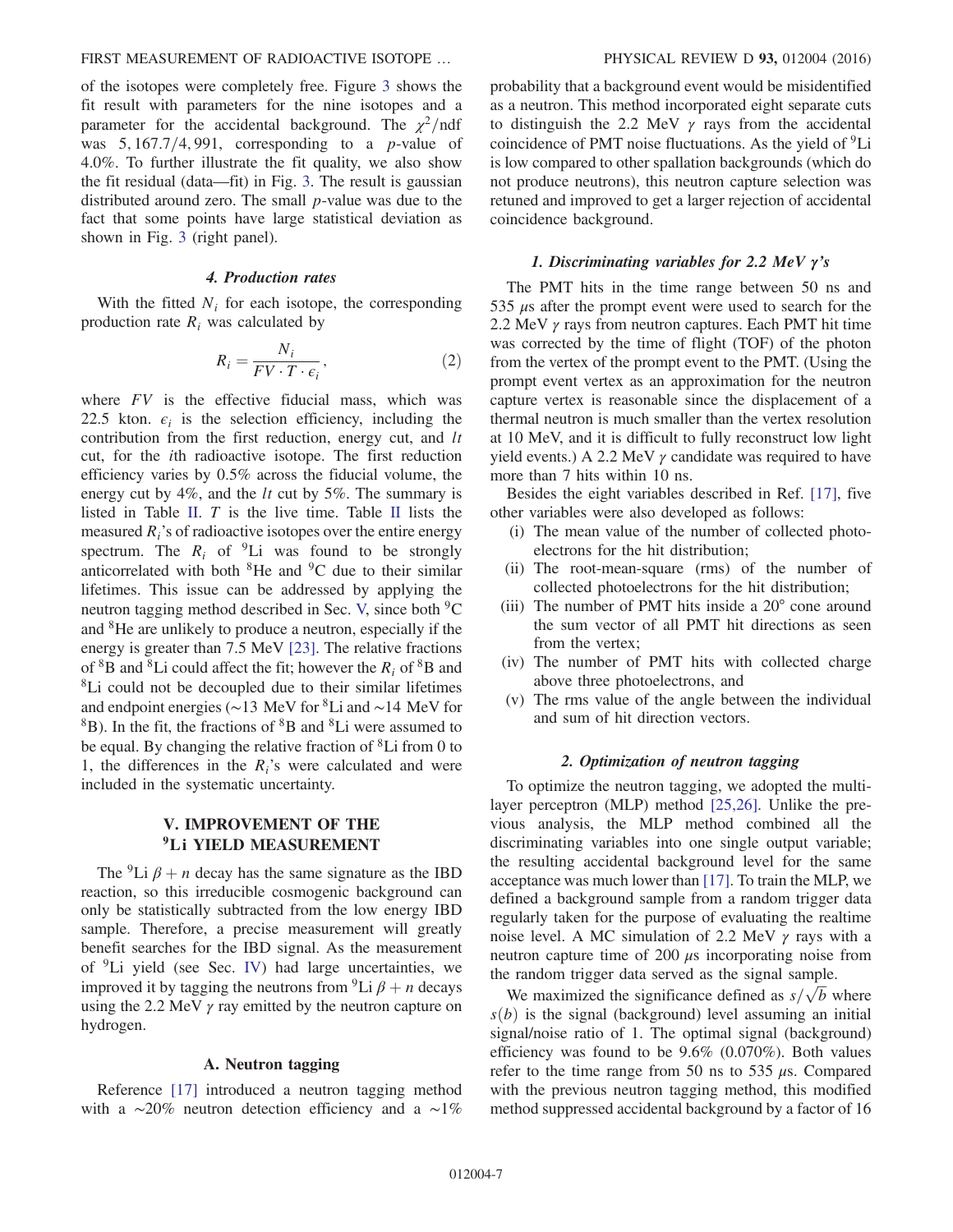<span id="page-7-0"></span>TABLE III. The positions of Am/Be for sources A, B, C. The last two columns give a comparison between the neutron tagging efficiency  $\epsilon_n$ (Am/Be) obtained from the Am/Be neutron source and that obtained from the MC simulation. See text for more details.

|   |                      |                  | Source X (cm) Y (cm) Z (cm) $\epsilon_n(\text{Am}/\text{Be})$ (%) $\epsilon_n(\text{MC})$ (%) |      |
|---|----------------------|------------------|-----------------------------------------------------------------------------------------------|------|
| A | $35.3 -70.7$         | $\bigcup$        | $10.1 \pm 0.2$                                                                                | 10.2 |
| B | $35.3 -1201.9$       | $\left( \right)$ | $12.0 \pm 0.4$                                                                                | 10.2 |
| C | $35.3$ $-70.7$ 1500. |                  | $11.3 + 0.4$                                                                                  | 11.3 |

at a cost of reducing the neutron tagging efficiency by only a factor of 2. This signal efficiency  $\epsilon_n$  was used in calculating the <sup>9</sup>Li production rate.

#### 3. Neutron tagging uniformity and validation

The time variation in the accidental background level was 23% for the period of SK-IV and was mostly due to increasing PMT gain and noise rate. We assigned this variation as the systematic uncertainty.

To test the neutron tagging uniformity, we subdivided the fiducial volume into 10 bins in square of radius and 11 bins in height (for definitions, see Ref. [\[11\]](#page-11-8)). The variation in signal (background) efficiency was found to be 20% (30%). The time distribution of events selected by the neutron tagging from the random trigger data was observed to be flat, and differs from the expected exponential distribution from neutron captures in water.

To validate the neutron tagging efficiency as well as its position dependence, an Am/Be source was deployed at three different positions with source A at the center of the ID, source B close to the barrel of the ID, and source C close to the top of the ID. More description of the experimental setup and other details can be found elsewhere [\[17,27\]](#page-11-5). Table [III](#page-7-0) lists the detailed positions of the sources, together with a comparison between the neutron tagging efficiency  $\epsilon_n$ (Am/Be) obtained from the Am/Be neutron source and that obtained from the MC simulation.

The combined neutron capture time in water was measured to be  $(202.6 \pm 3.7)$   $\mu$ s, which was in good agreement with the  $(204.7 \pm 0.4) \mu s$  in Ref. [\[28\]](#page-11-14). Combining the neutron tagging efficiencies of the three source positions gave a weighted average of  $10.6\% \pm$ 0.2%, which was compared to the neutron tagging efficiency  $\epsilon_n$  in Sec. [VA.](#page-6-1) The maximum percent difference between the optimal signal efficiency found in Sec. [VA](#page-6-1) (9.6%) and the neutron tagging efficiency determined using the Am/Be source was calculated to be 10.4%. This value was used as the overall systematic uncertainty for the neutron tagging efficiency.

# B. <sup>9</sup>Li rate and yield

<span id="page-7-2"></span>After validating the modified neutron capture selection, we selected <sup>9</sup>Li decay candidates with a  $\beta + n$  pair from the spallation sample with a 7.5 MeV trigger threshold for the low-energy events associated with the preceding muons:

- (i) Triplets  $(\mu, \beta, n)$  must pass the first reduction described in Sec. [IV.](#page-3-0)
- (ii) Events should satisfy 0.05 s  $< dt < 0.5$  s and  $lt <$ 200 cm to reject accidental coincidences and longerlived spallation backgrounds.
- (iii) No additional muon within 1 ms was allowed to remove most of multiple neutron events induced by the preceding muons.
- (iv) Detected energy was required to be between 7.5 and 14.5 MeV.

# 1. The  $\beta$  energy

The lower bound of the detected energy range was limited by the trigger threshold. The live time for this sample is 998 days. In total, we observed 116 candidates for the decay of <sup>9</sup>Li. No event with multiple neutrons was observed in these candidates. Among these candidates, we estimated the number of events without neutrons to be 38.2 with the total 54,  $963\beta$  events scaled by the accidental background level of 0.070% introduced by the neutron tagging (see Sec. [VA](#page-6-1)). This approximative calculation neglected the small component from the <sup>9</sup>Li  $\beta + n$  decays in the  $\beta$  event sample. We also treated the spectrum for the accidental background in the same manner. Figure [4](#page-7-1) shows the detected  $\beta$  energy spectrum for all the <sup>9</sup>Li  $\beta + n$  decay candidates. Also shown are the expected spectrum from the sum of both the signal and accidental background spectra. The observed and the expected spectra were consistent within the uncertainties. We found a clear event excess compared with the background-only scenario (points over

<span id="page-7-1"></span>

FIG. 4. Detected  $\beta$  energy spectrum (points) for all the <sup>9</sup>Li  $\beta$  + n decay candidates. Also shown are the expected spectrum (shaded areas with dashed lines) using the electron spectrum from <sup>9</sup>Li  $\beta + n$  decay modes and the spectrum of accidental background.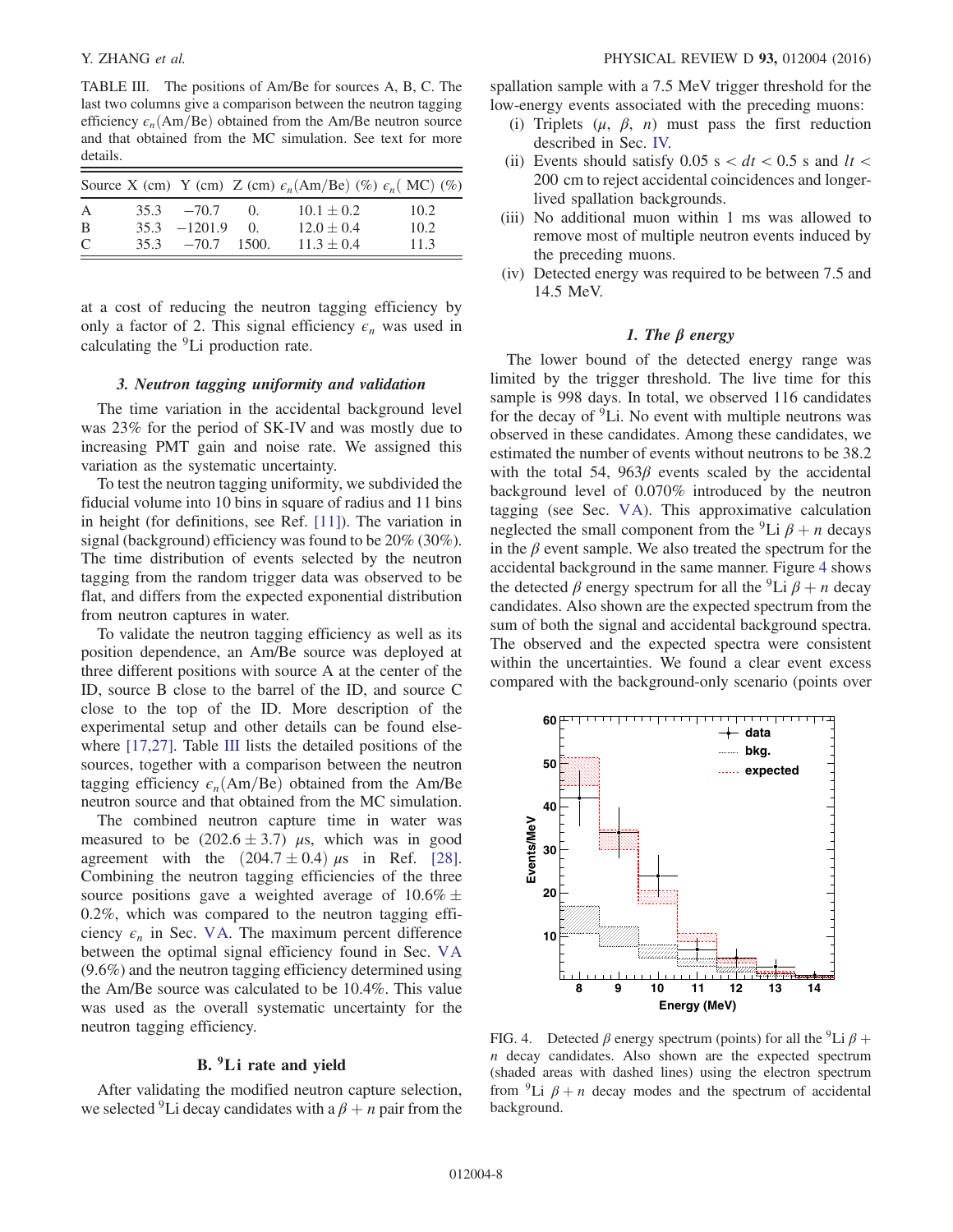#### FIRST MEASUREMENT OF RADIOACTIVE ISOTOPE … PHYSICAL REVIEW D 93, 012004 (2016)

the shaded areas with dotted line). The number of <sup>9</sup>Li  $\beta + n$ decay events was estimated to be  $(77.8 \pm 10.8)$  events, which was obtained by subtracting the estimated number of events without neutrons from the number of <sup>9</sup>Li candidates. The systematic uncertainty due to the accidental background estimate was evaluated to be 8.8 events, which gave a relative difference of 11.2%.

#### 2. The neutron capture time

As a cross-check to the background estimate given above, we studied the neutron capture time from the time difference between the  $\beta$  and the 2.2 MeV  $\gamma$  for the <sup>9</sup>Li  $\beta + n$  decay candidates. A fit with a fixed neutron capture time at 200  $\mu$ s and a free background level was performed to the distribution of time differences, giving a fitted background of  $55.6 \pm 16.7$  events which agreed with the estimate given in Sec. [V B](#page-7-2) within one standard deviation. As shown in Fig. [5](#page-8-0), we also conducted an unbinned maximum likelihood fit with an exponential plus a constant background estimate (see Sec. [V B](#page-7-2)). The fitted capture time was  $(281.2 \pm 77.5) \mu s$ , which was consistent with the expectation, indicating that events with  $\beta + n$  pairs were observed.

# 3. The <sup>9</sup>Li lifetime

Another cross-check was the <sup>9</sup>Li lifetime, which was defined by the time difference between the preceding muon and the  $\beta$  for the <sup>9</sup>Li  $\beta + n$  decay candidates. Figure [6](#page-8-1) shows the <sup>9</sup>Li lifetime distribution. All the accidental background sources were understood to be from <sup>12</sup>B, <sup>12</sup>N, <sup>15</sup>C, <sup>8</sup>Li/<sup>8</sup>B, <sup>16</sup>N, <sup>11</sup>Be, and <sup>8</sup>He/<sup>9</sup>C decays together with the  ${}^{9}Li \beta$  decay without a neutron. We calculated the

<span id="page-8-0"></span>

FIG. 5. The distribution of time differences between the  $\beta$  and the 2.2 MeV  $\gamma$  for the <sup>9</sup>Li  $\beta + n$  decay candidates (points). The solid line shows the fit result, while the shaded region represents the expected backgrounds without neutrons.

<span id="page-8-1"></span>

FIG. 6. The distributions of the time difference between the preceding muon and the  $\beta$  for the <sup>9</sup>Li  $\beta + n$  decay candidates. The points represent the data. The lines correspond to various radioactive isotopes and their total. The contributions from  ${}^{15}C$ ,  ${}^{16}N$ , <sup>11</sup>Be, and <sup>8</sup>He/<sup>9</sup>C are not shown, since they are tiny as indicated in Table [IV.](#page-8-3)

<span id="page-8-2"></span>number of events for each background source based on  $R_i$ from Table [II](#page-5-0) using

$$
N_b = R_i \cdot FV \cdot T \cdot \epsilon_b,\tag{3}
$$

where T is the live time of the data.  $\epsilon_b$  is the remaining background level after the first reduction, dt cut, lt cut, energy cut, and neutron tagging cut. The quantities of the variables in Eq. [\(3\)](#page-8-2) can be found in Table [IV.](#page-8-3) The total number of 34.7 expected events from the eight background sources given in Table [IV](#page-8-3) was in good agreement with the estimate given in Sec. [V B](#page-7-2). Fixing the lifetimes of background isotopes listed in Table [I](#page-3-1) and their expected events given in Table [IV,](#page-8-3) we performed a one-parameter fit to the lifetime distribution  $(dt)$  with eight exponentials. The fitted lifetime of <sup>9</sup>Li was  $(0.23 \pm 0.06)$  s, which was also in good agreement with the expected 0.26 s. This indicated that the <sup>9</sup>Li events were observed via the neutron tagging method at SK-IV.

<span id="page-8-3"></span>TABLE IV. The quantities of the variables in Eq. [\(3\)](#page-8-2).

| Radioactive isotope         | $\epsilon_b$         | $N_b$ |
|-----------------------------|----------------------|-------|
| $^{9}$ Li w/o n             | $1.1 \times 10^{-4}$ | 2.3   |
| $^{12}$ <sub>B</sub>        | $3.5 \times 10^{-5}$ | 15.6  |
| 12 <sub>N</sub>             | $1.4 \times 10^{-5}$ | 0.9   |
| ${}^{15}C$                  | $7.8 \times 10^{-6}$ | 0.6   |
| ${}^{8}$ Li/ ${}^{8}$ B     | $5.3 \times 10^{-5}$ | 9.9   |
| 16 <sub>N</sub>             | $5.2 \times 10^{-6}$ | 4.6   |
| ${}^{11}Be$                 | $3.1 \times 10^{-6}$ | 0.4   |
| ${}^{8}$ He/ <sup>9</sup> C | $3.9 \times 10^{-5}$ | 0.4   |
| Total                       | .                    | 34.7  |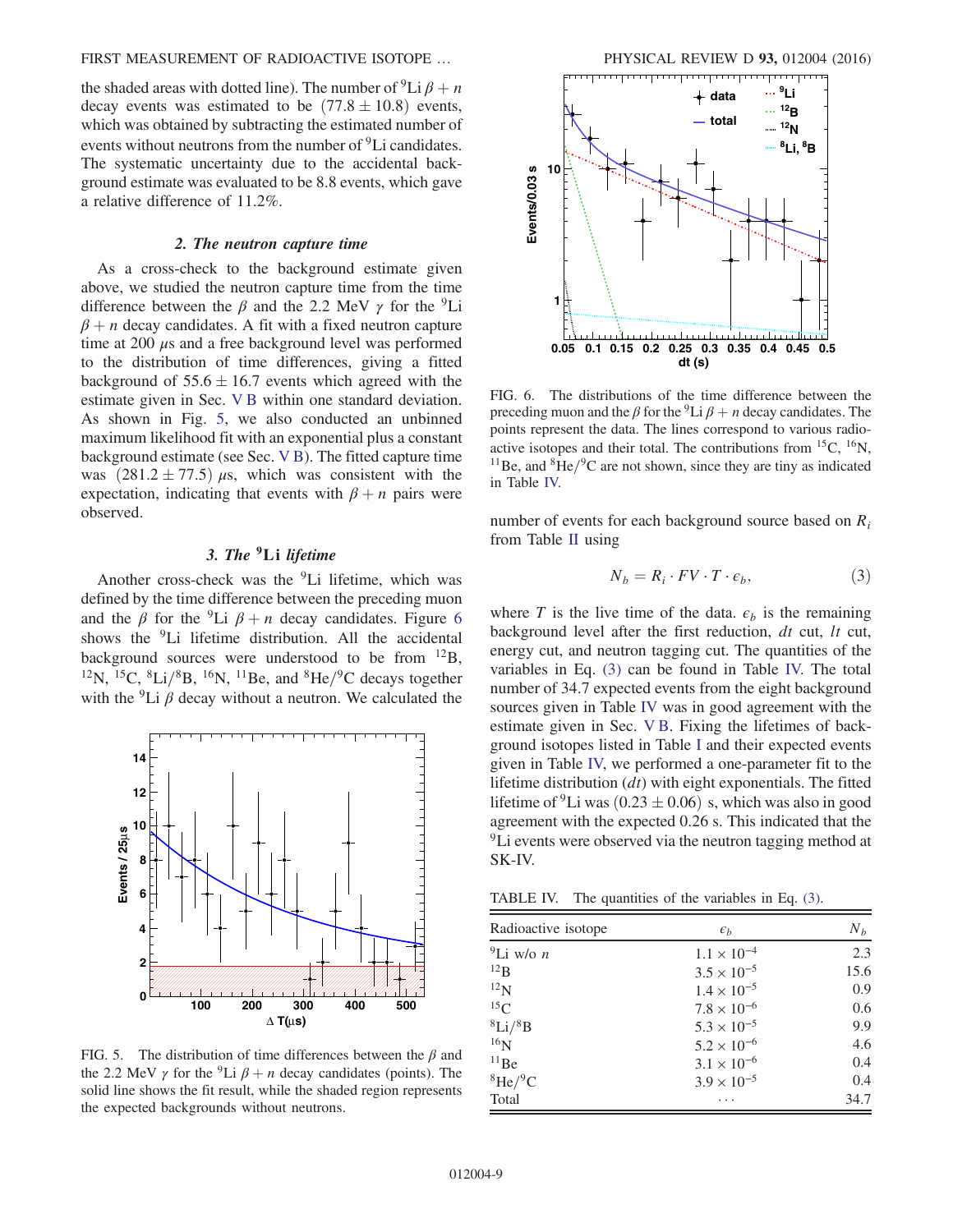We noted that the cosmic-ray muon induced <sup>8</sup>He also has a  $\beta$  + n decay mode with a branching ratio of ~16% [\[16\]](#page-11-4). However, the fraction of  $\beta$  from the <sup>8</sup>He  $\beta + n$  decays above the trigger threshold was  $\langle 1\% \rangle$ , and thus was ignored. The contribution of muon-induced  ${}^{9}C$  was also ignored because there is no neutron produced in this decay.

# 4. <sup>9</sup>Li production rate

After performing cross-checks using both the neutron capture time and <sup>9</sup>Li lifetime distributions, we calculated the rate using

$$
R_{\rm^9Li} = \frac{N_{\rm^9Li}}{FV \cdot BR \cdot T \cdot \epsilon_{\rm^9Li}},\tag{4}
$$

where  $N_{\text{9Li}}$  is the number of  $\text{9Li}$  decay events in Sec. [V B](#page-7-2),  $BR = 50.8\%$  is the branching ratio for the <sup>9</sup>Li  $\beta + n$  decay mode [\[16\]](#page-11-4).  $\epsilon_{\text{9Li}}$  is the efficiency, including 16.3% for the fraction of electrons above the trigger threshold from the <sup>9</sup>Li  $\beta + n$  decays; 4.9% for the first reduction, dt and lt cuts, and neutron tagging cuts. The <sup>9</sup>Li production rate was finally measured to be

<span id="page-9-2"></span>
$$
R_{\rm^9Li} = (0.86 \pm 0.12_{\rm stat}) \text{ kton}^{-1} \text{ day}^{-1}. \tag{5}
$$

### 5. Systematic uncertainties

The systematic uncertainties are summarized in Table [V.](#page-9-1) The uncertainties on the live time calculation and the efficiency of first reduction were taken from Ref. [\[12\]](#page-11-15). Since the precision of the time measurements is much better than the uncertainty of the  ${}^{9}Li$  lifetime, the uncertainty on the  $dt$  cut was ignored. As for the  $lt$  cut, the efficiency varies for different muon classes due to their different lt distributions as already shown in Fig. [2.](#page-4-0) In particular, the *lt* distribution of multiple muons is much wider than the others. According to the theory [\[14\]](#page-11-16), all the spallation isotopes including <sup>9</sup>Li were made in muon showers. In addition to the systematic study in Sec. [IVA](#page-3-2), we studied the production rate specifically for the multiple muon events. We observed that about  $40\%$  of  $^9Li$ 's are indeed produced by these events. The systematic uncertainty related to the *lt* 

<span id="page-9-1"></span>TABLE V. The break down of relative systematic uncertainties for the <sup>9</sup>Li measurement with the neutron tagging.

| Source              | Systematic uncertainty |
|---------------------|------------------------|
| Live time           | $0.1\%$                |
| First reduction     | $1.0\%$                |
| <i>lt</i> reduction | 4.8%                   |
| Energy threshold    | $8.0\%$                |
| n-tag efficiency    | 10.4%                  |
| Background estimate | 11.2%                  |
| <b>BR</b>           | $1.8\%$                |
| Total               | 18.1%                  |

cut is estimated using data, as discussed in Sec. [IVA](#page-3-2). The systematic uncertainties for the neutron tagging efficiency and the accidental background level were estimated in Secs. [VA](#page-6-1) and [V B.](#page-7-2) Since we had an energy threshold cut on the <sup>9</sup>Li energy tail, the difference between the true and the simulated energy spectra could vary with the water transparency, PMT gain and dark noise, etc. These effects were taken into account in MC simulation; the maximum relative deviation in the efficiency for the energy threshold was found to be 8.0% and assigned as the systematic uncertainty. The uncertainty of BR was obtained from Ref. [\[16\]](#page-11-4). The total systematic uncertainty was added in quadrature and was found to be 18.1%.

# VI. RESULTS AND DISCUSSIONS

<span id="page-9-0"></span>With the quantities listed in Sec. [III](#page-2-1), Sec. [IV B](#page-4-1), and Table [II](#page-5-0), the yield of the *i*th radioactive isotope  $(Y_i)$  is calculated by

$$
Y_i = \frac{R_i \cdot FV}{R_\mu \cdot \rho \cdot L_\mu},\tag{6}
$$

where  $\rho$  is the density of water. The <sup>9</sup>Li yield measurement using the neutron tagging is calculated from the <sup>9</sup>Li production rate given in Eq. [\(5\)](#page-9-2) and the corresponding systematic uncertainties are listed in Table [V.](#page-9-1) The measured results and a theoretical calculation are given in Table [VI](#page-10-1). The theoretical calculation is given by Ref. [\[13\]](#page-11-3), which is based on the simulation code FLUKA [\[29,30\]](#page-11-17).

This is the first measurement of the radioactive isotope yields produced by cosmic-ray muons in underground water detectors. The mean values of the  $^{12}B$ ,  $^{12}N$  and  $^{16}N$ theoretical yield calculations are inside the two-sigma confidence interval of the respective measurements. The best-fit <sup>12</sup>B yield is only 2.5% smaller than the calculation while the corresponding <sup>8</sup>Li yield measurement [\[2\]](#page-11-18) (see Table [VI\)](#page-10-1) in scintillator is 42% below expectation. The bestfit  $12N$  yield is 23% larger than the calculation while the corresponding <sup>8</sup>B yield measurement in scintillator exceeds the calculation by 47%. The best-fit  $^{16}N$  yield is 30% larger than the calculation, the corresponding  $12B$  yield measurement in scintillator exceeds the calculation by 54%. The upper limit of the  ${}^{8}$ He/ ${}^{9}$ C yield is only 10% lower than the theoretical prediction while the upper limits of  $^{11}$ Be and  $^{15}$ C are consistent. However, we found that the yields of the spallation ejecting many nucleons of the  ${}^{16}O$  into  ${}^{8}Li/{}^{8}B$ and <sup>9</sup>Li are a factor of 3.6–4.1 and 3.1–4.7 below the calculations. There is no corresponding spallation of the  ${}^{12}C$ nucleus in scintillator, since  ${}^{4}$ Li is very short-lived, and  ${}^{4}$ H and <sup>5</sup>H do not exist. The larger discrepancy could be owed to the spallation ejecting many nucleons, or a feature of the  $\pi$ -initiated reaction. While scintillator measurements show agreement for those isotopes within a factor of 2, isotopes produced by spallation ejecting many nucleons of  ${}^{12}C$  are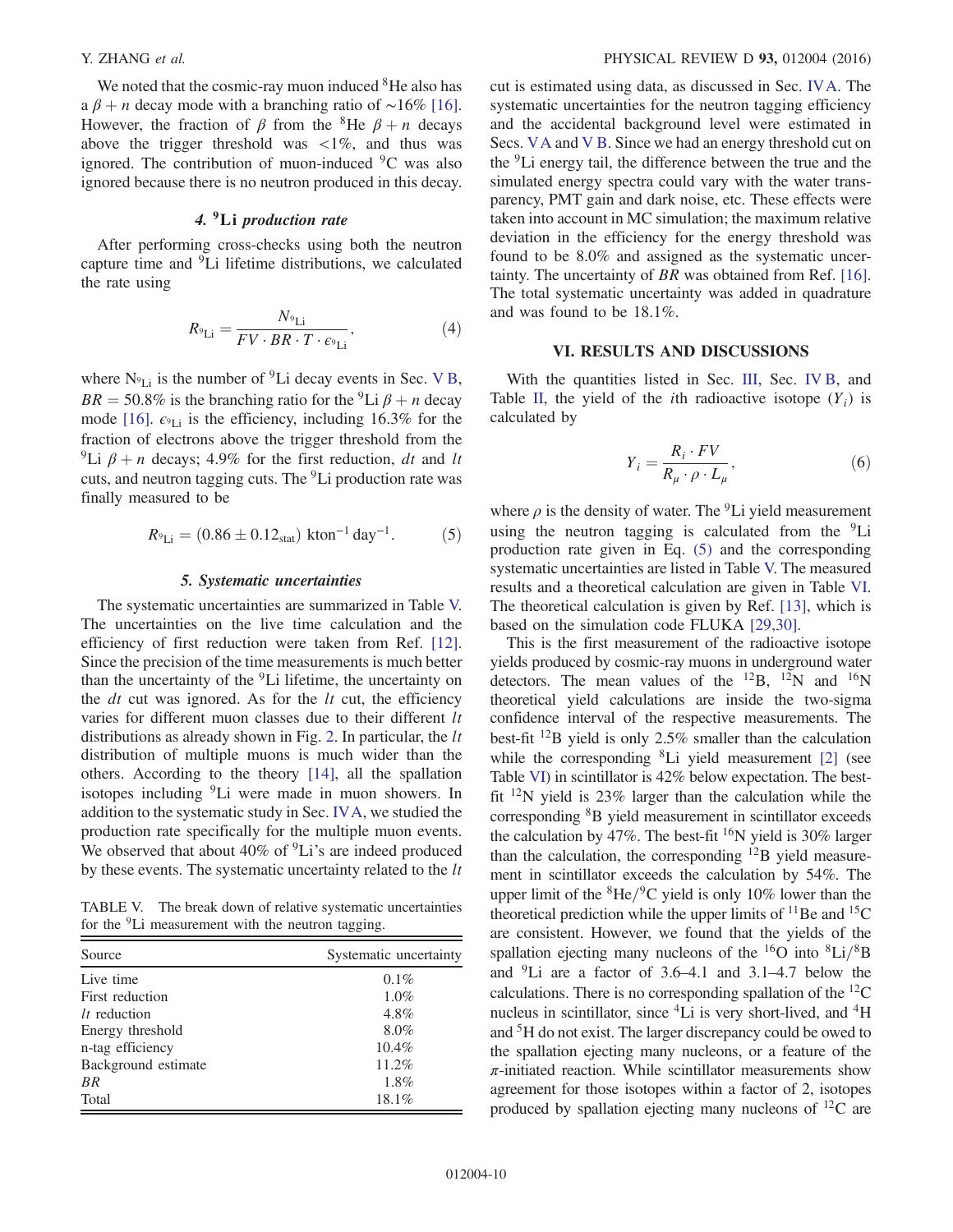<span id="page-10-1"></span>TABLE VI. Measured spallation-induced radioactive isotope yields  $(Y_i$ 's) in SK. The fitted yields of  ${}^{8}He/{}^{9}C$ ,  ${}^{11}Be$ , and  ${}^{15}C$  are consistent with zero, so we set upper limits at 90% C.L. The yields from a theoretical calculation [\[13\]](#page-11-3) are shown in the third column. KamLAND's experimental and simulation results [\[2\]](#page-11-18) are listed in the fourth and fifth columns, respectively. The unit is  $10^{-7}$   $\mu^{-1}$  g<sup>-1</sup> cm<sup>2</sup>.

| Isotope                   | $Y_i$ in water           | Expected [13] | $Y_i$ in scintillator [2]  | Expected [2]                  |
|---------------------------|--------------------------|---------------|----------------------------|-------------------------------|
| $^{12}B$                  | $11.7 \pm 0.1 \pm 0.6$   | 12            | $42.9 \pm 3.3$             | $27.8 \pm 1.9$                |
| $^{12}N$                  | $1.6 \pm 0.1 \pm 0.1$    | 1.3           | $1.8 \pm 0.4$              | $0.77 \pm 0.08$               |
| 16 <sub>N</sub>           | $23.4 \pm 1.9 \pm 1.7$   | 18            | $\cdot$ $\cdot$ $\cdot$    | $\cdot$ $\cdot$ $\cdot$       |
| ${}^{11}Be$               | ${<}10.0$                | 0.81          | $1.1 \pm 0.2$              | $0.84 \pm 0.09$               |
| <sup>9</sup> Li w/o n-tag | $0.5 \pm 0.2 \pm 0.2$    | 1.9           |                            |                               |
| $^{9}$ Li w/ n-tag        | $0.51 \pm 0.07 \pm 0.09$ | 1.9           | $2.2 \pm 0.2$              | $3.16 \pm 0.25$               |
| ${}^{8}$ He/ ${}^{9}$ C   | < 0.9                    | 1.1           | $0.7 \pm 0.4/3.0 \pm 1.2$  | $0.32 \pm 0.05/1.35 \pm 0.12$ |
| ${}^{8}Li/{}^{8}B,$       | $4.9 \pm 0.2 \pm 0.2$    | 18.8          | $12.2 \pm 2.6/8.4 \pm 2.4$ | $21.1 \pm 1.4/5.7 \pm 0.4$    |
| ${}^{15}C$                | < 3.9                    | 0.82          |                            |                               |

not measured. We also note that the two different measurements on the <sup>9</sup>Li yield in SK are in good agreement, and the one with neutron tagging is better because of the strong background suppression.

Since the production rates of the radioactive isotopes depend on a power law of the muon energy [\[2\],](#page-11-18) the measured yields, especially the <sup>9</sup>Li yield, can be directly applied to the evaluation of the spallation background in SK and future experiments, such as the Super-Kamiokande gadolinium project (SuperK-Gd) [\[31\],](#page-11-19) Hyper-Kamiokande [\[5\],](#page-11-20) etc.

In SuperK-Gd, the neutron tagging efficiency will be increased to about 80% (90% capture and 90% reconstruction efficiencies) when 0.2% of  $Gd_2(SO_4)$ <sub>3</sub> by mass is added into the SK water. Assuming 80% IBD detection efficiency, we expect 0.5–8.1 SRN signal events /22.5 kton/year in 9.5–29.5 MeV positron kinetic energy range for various theoretical models [\[32](#page-11-21)–41]. From our measurement on the <sup>9</sup>Li yield, assuming 80% neutron tagging efficiency and 0.5% probability of the muoninduced <sup>9</sup>Li event leakage after the spallation cuts, the expected background events from the cosmogenic <sup>9</sup>Li would become  $0.5 \pm 0.1 \pm 0.2$  events/22.5 kton/year in the same energy window.

Furthermore, as the spectral shapes of the <sup>9</sup>Li background and the SRN signal differ—most of the <sup>9</sup>Li events are found in the bottom three 1 MeV bins, while the predicted SRN spectra are much flatter—the signal to noise ratio can be significantly optimized by adjusting the lower edge of the allowed energy range upward slightly. Such an energy cut will also serve to shield against occasional highly upward-fluctuated reactor antineutrinos. The study presented herein therefore demonstrates for the first time that spallation-induced  ${}^{9}$ Li will have a negligible effect on SuperK-Gd's SRN search.

# VII. SUMMARY

<span id="page-10-0"></span>In summary, the first measurement of the yields of radioactive isotopes produced by cosmic-ray muons in

an underground water Cherenkov detector was performed using time distributions in SK-IV data. The path length distribution of cosmic-ray muons, the relative time and distance distributions between parent muons and daughter isotopes, the energy distribution of <sup>9</sup>Li  $\beta + n$  decays, and so on are expected to facilitate further insights into the mechanism of spallation in water, which should be useful in developing a more practically powerful tool to reject cosmogenic backgrounds in solar, reactor and supernova relic neutrino experiments. Finally, the yield of <sup>9</sup>Li was more precisely measured by tagging neutrons. This information regarding an important potential background source could aid in the design and optimization of future water Cherenkov detectors that aim to search for SRNs. Agreement of the data with theoretical calculations is in general much better in water than in scintillator; only those isotopes produced as a result of ejecting many nucleons of  $^{16}O$  significantly deviate—by about a factor of 4—from predictions.

### ACKNOWLEDGMENTS

We gratefully acknowledge the cooperation of the Kamioka Mining and Smelting Company. The Super-Kamiokande experiment has been built and operated from funding by the Japanese Ministry of Education, Culture, Sports, Science and Technology, the U.S. Department of Energy, and the U.S. National Science Foundation. Some of us have been supported by funds from the Research Foundation of Korea (BK21 and KNRC), the Korean Ministry of Science and Technology, the National Research Foundation of Korea (NRF- 20110024009), the European Union FP7 (DS laguna-lbno PN-284518 and ITN invisibles GA-2011-289442), the Japan Society for the Promotion of Science, the National Science and Engineering Research Council (NSERC) of Canada, and the Scinet and Westgrid consortia of Compute Canada; This work is also supported by the National Natural Science Foundation of China (Grant No. 11235006). We wish to thank John Beacom and Shirley Li for many helpful discussions.